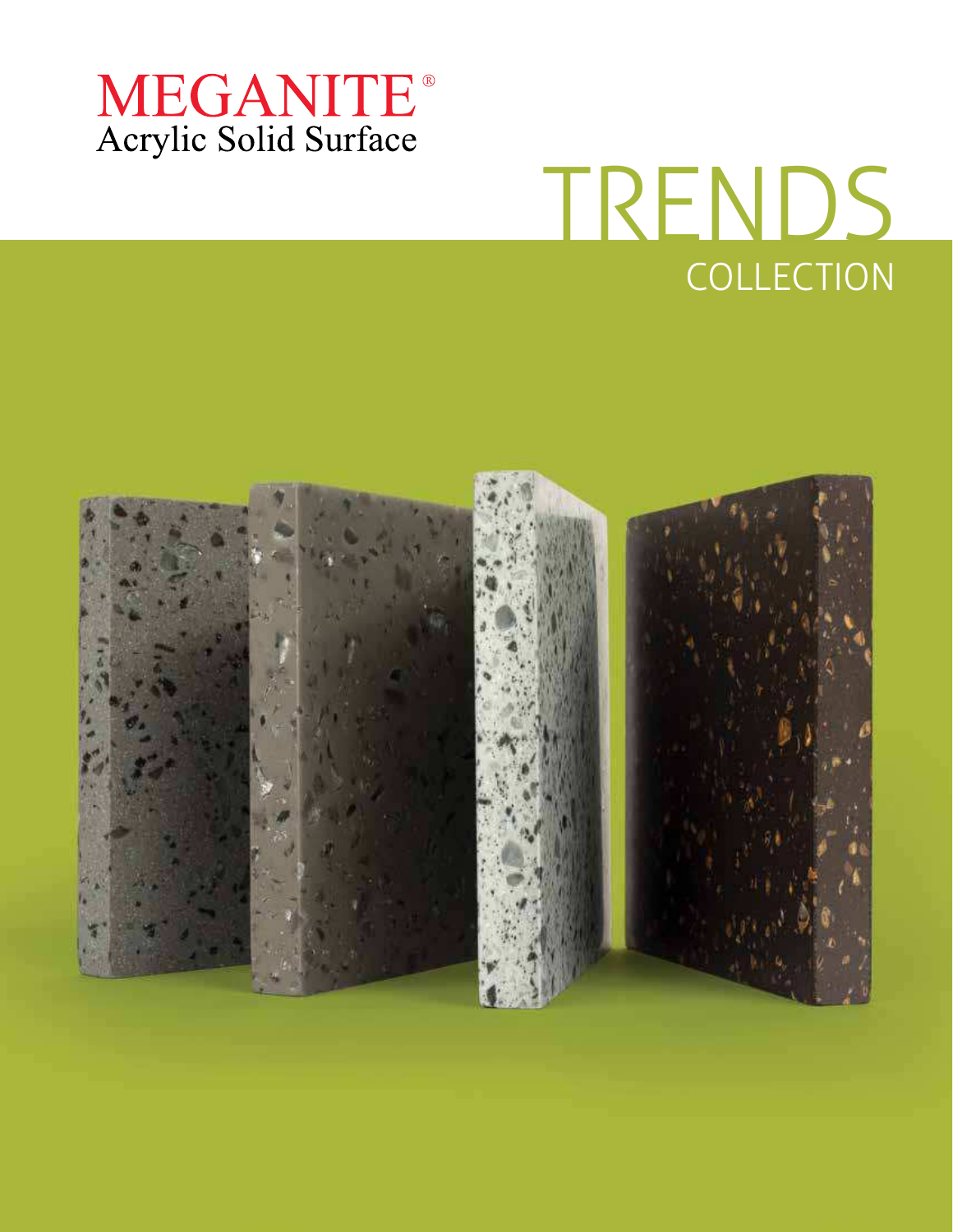# Fresh. Modern. Sophisticated.

#### **Introducing Meganite's Trends Collection**

You asked. We listened. You wanted colors and patterns that provide a timeless specification, more solids and tone-on-tones to offer a wider variety of MEGANITE® options. We worked with World-Class Colorists to create the Trends Collection. Our new colors are grounded in nature yet deliver a sophisticated, urban appeal. The palette of grays expands our collection of neutrals and the refined textures add new and exciting options.

You requested. We delivered. You wanted us to introduce new products while maintaining our affordability. MEGANITE® is committed to providing a premium, high performance acrylic solid that is functional, reliable and priced for maximum value.



Enjoy the fresh, modern and sophisticated Trends Collection.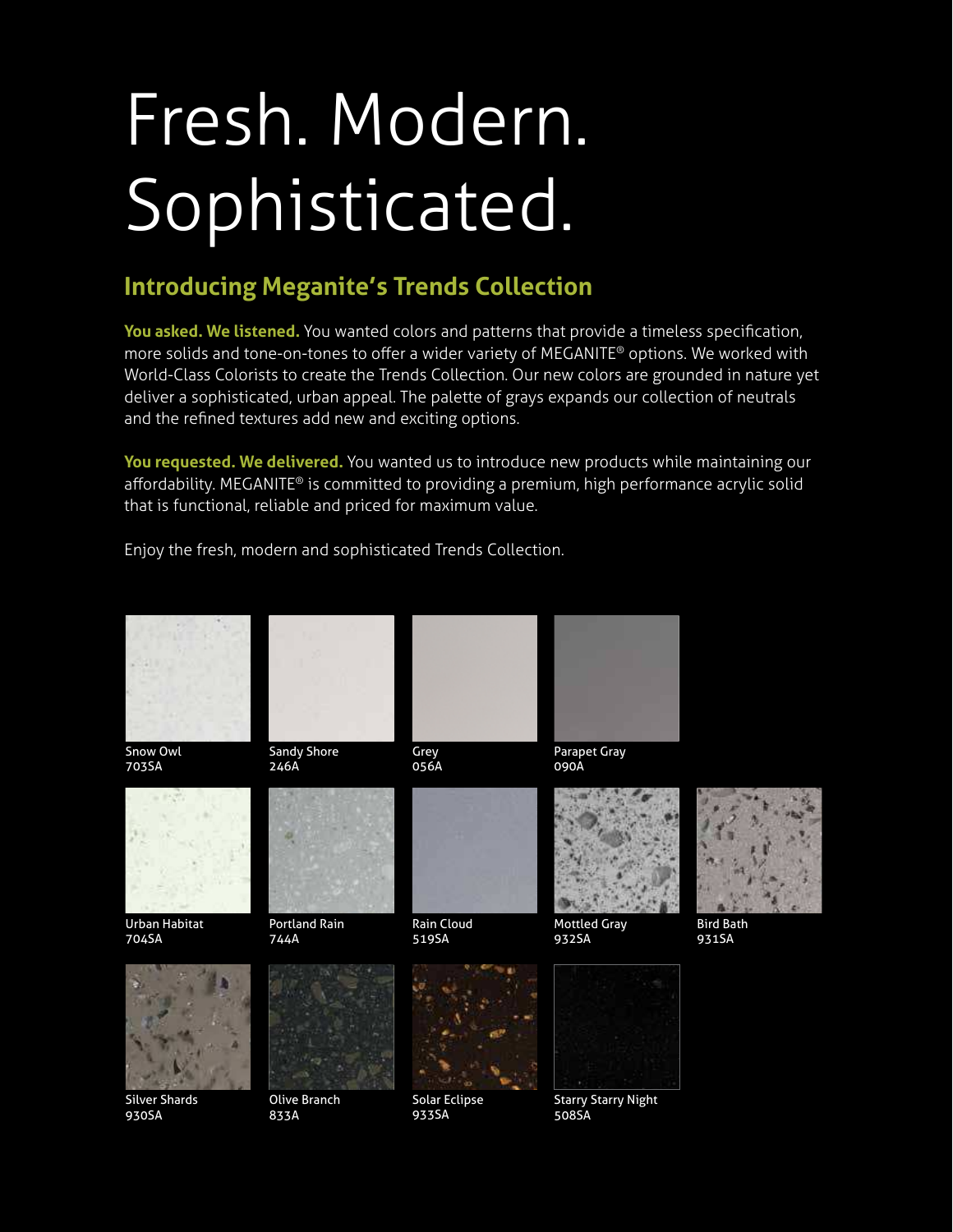MEGANITE<sup>®</sup> offers a comprehensive color system. We provide a family of neutrals that serve as reliable standards for a variety of environments as well as an array of innovative accents that can create impact in any interior. This selection combines our best selling designs with forward-thinking options. We understand color and work with color experts to evolve our palettes to meet industry and market demands. Over the past 40+ years, we have developed over 900 solid surface patterns and 12,000 colorants for consumer products.

#### **SOLID**





Soft White ● 005A

**Bone** ● 003A





Parapet Gray 090A





Canvas Mist ● 3 312AR



Sandy Shore 246A

001A



Silver Mist 219AR



Galaxy Mist 311A



Wheat Mist ● 3 266AR



373AR



Madeira Mist 319A

## **STONE**



Canela Stone <br /> **<a>** 504AR



San Rafael Stone 501A



Smokey Mountain 520A



Rain Cloud 519SA



Starry Starry Night 508SA

### **ICE**



Translucent Green Ice T 912B



Translucent Blue Ice T 913B

- $\bullet$  = Available in  $\frac{1}{2}$ " and  $\frac{1}{4}$ " x 36" x 96" Thickness
- $\bullet$  = Recycled Series. May contribute to LEED Points
- T = Polyester-Acrylic Blended. They are not 100% acrylic and do not meet the same performance standards as Meganite Acrylic Solid Surface products.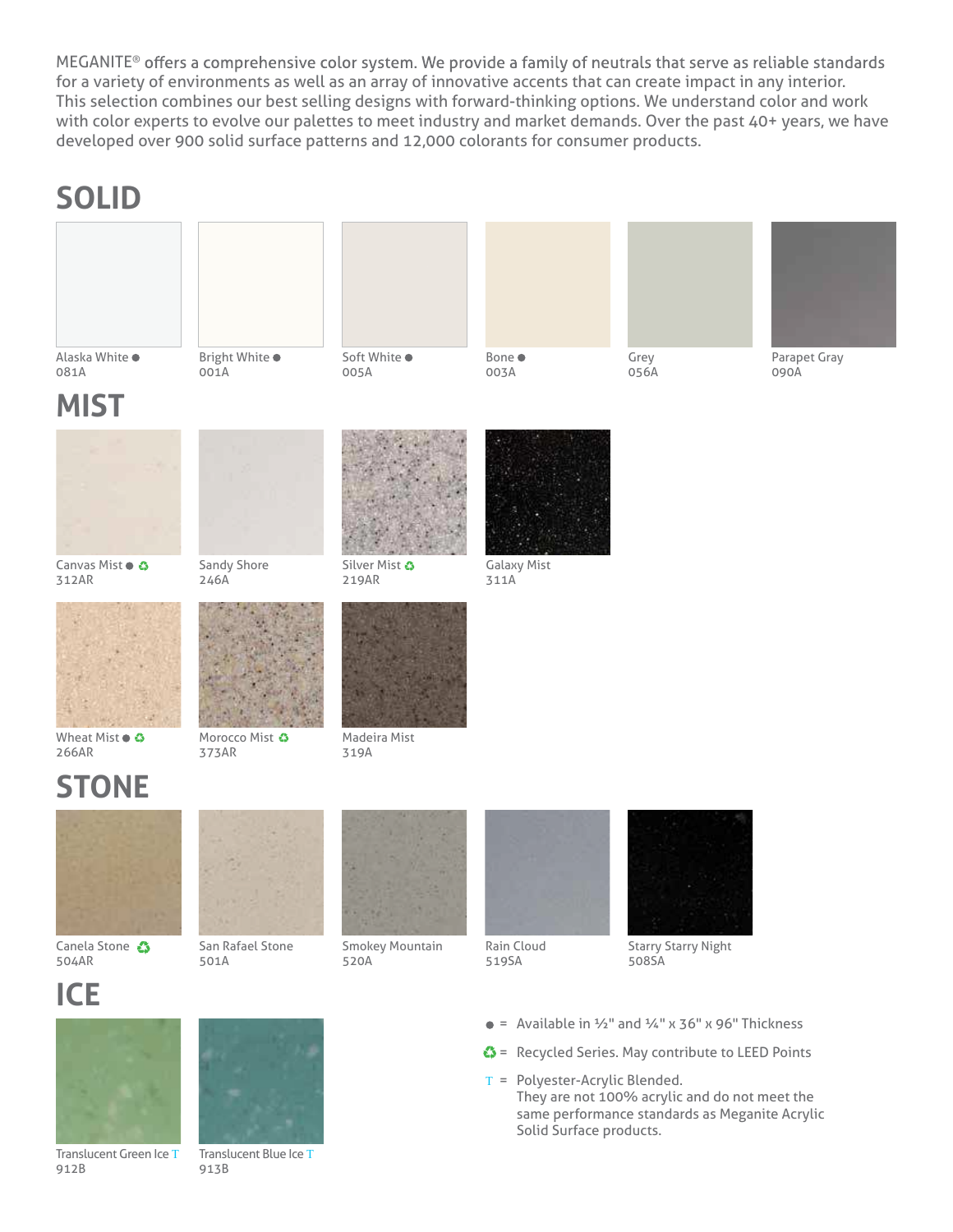### **GRANITE**



Antique White Granite 630A



Blanca Granite 701A



Moonstone Granite 674A



744A



Parchment Granite  $\bullet$ 671A



Golden Meadow Granite 734A



Denali Granite 759A



Sedona Granite 706A





Kaleidoscope Granite 652A



Rushmore Granite  $\bullet$  3 683AR



Aztec Granite 681AR



Indigo Granite 736A



Moscada Granite 751A



Lava Granite 657A



Snow Owl



Platinum Granite 615A



626A

Sanibel Granite 691A

**Rye Granite ↔** 627AR



704SA



White Mosaic Granite 775A



625AR



Yellowstone Granite 760A



Rocky Road Granite 729AR



Yorkshire Tan Granite 757A



Mocha Granite 719A

Cinder Granite 679AR



**Allspice Granite &** 685AR



Sonora Granite 660AR





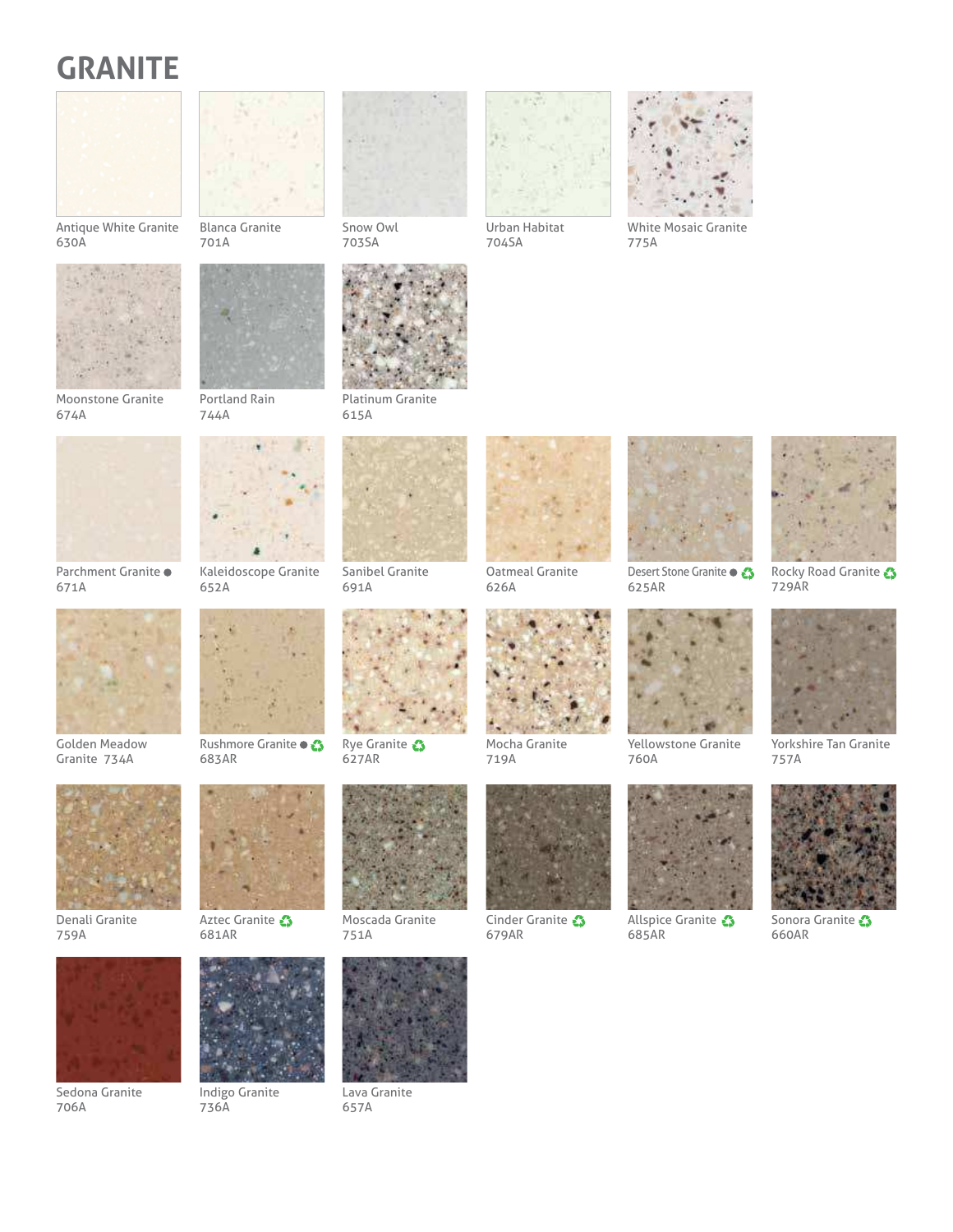### **BOULDER**



South Beach Boulder 811A



Winter Boulder 800A



Ultimate Boulder 805AR



Shangrila Boulder 802A



Olive Branch

Euphoria Boulder 809A



Raven Boulder 810AR



Borgata Boulder 881A

#### **GEMSTONE**



Tiger Eye Gemstone 821SAR



Goldrush Gemstone 819SAR





Rice Pudding 905A



Mottled Gray 932SA



Bird Bath 931SA



Silver Shards 930SA



Just Beachy 904A



Speckled Hen 957A



Solar Eclipse 933SA

### **SHELL**



Summer Beach 426A



Makena Beach 424A



Kauai Beach 428A



Lanikai Beach 429A

- **NOTES:** 1. Photos of MEGANITE® color samples can look different from actual color samples.
	- 2. Visual inspection and approval of actual color samples must be done prior to placing an order and fabrication.
	- 3. Darker colors tend to require more attention than lighter colors.
	- 4. Your designer or fabricator can offer suggestions regarding color selection.
	- 5. Dark colors are not suitable for all applications as normal usage will show signs of wear and will require more maintenance.
	- 6. 090A, 508SA, 519SA, 703SA, and 704SA are colors that appear lighter or darker depending on viewing angle. Consider specifying stacked edge and v-groove cove/edge.